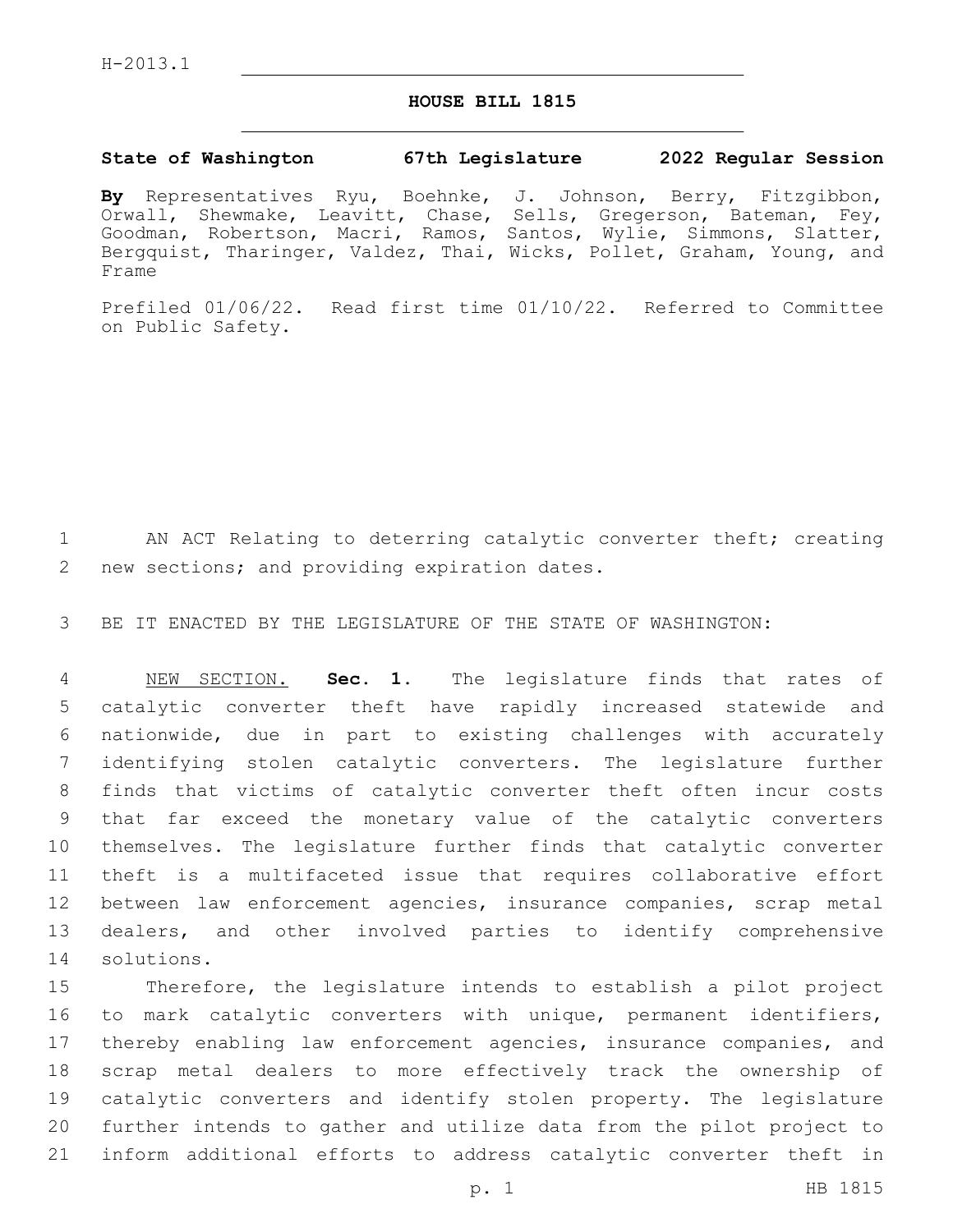Washington state. The legislature further intends to establish a task force with the goal of developing effective tools and methods for deterring catalytic converter theft, identifying and recovering stolen catalytic converters, and lowering costs to victims of 5 catalytic converter theft.

 NEW SECTION. **Sec. 2.** (1) Subject to the availability of the amounts appropriated for this specific purpose, the Washington state patrol shall establish the catalytic converter tracking pilot project. The purpose of the pilot project is to deter the theft of catalytic converters by marking them with vehicle identification numbers or other unique identifiers.

 (2) The Washington state patrol shall administer the pilot 13 project as provided in this subsection.

 (a) The Washington state patrol shall collaborate with law enforcement agencies, insurance companies, and scrap metal dealers to identify vehicles that are most frequently targeted for catalytic converter theft and establish the most effective methods for marking 18 catalytic converters.

 (b) The Washington state patrol shall establish a procedure to mark the catalytic converters of vehicles most likely to be targeted for theft with unique identification numbers using labels, engraving, theft deterrence paint, or other methods that permanently mark the catalytic converter without damaging its function.

 (3) Materials purchased under this pilot project may be distributed to dealers, automobile repair shops and service centers, law enforcement agencies, and community organizations to arrange for the marking of the catalytic converters of vehicles most likely to be targeted for theft at no cost to the vehicle owners. The Washington state patrol may prioritize distribution of materials to areas of Washington state experiencing the highest rates of catalytic 31 converter theft.

 (4) The Washington state patrol shall make any educational information resulting from the pilot project available to law enforcement agencies and scrap metal dealers and is encouraged to publicize the pilot project to the general public.

 (5) The Washington state patrol shall provide a report on the pilot project to the governor and appropriate committees of the legislature by October 1, 2023. The report must describe the progress, results, and any findings of the pilot project, including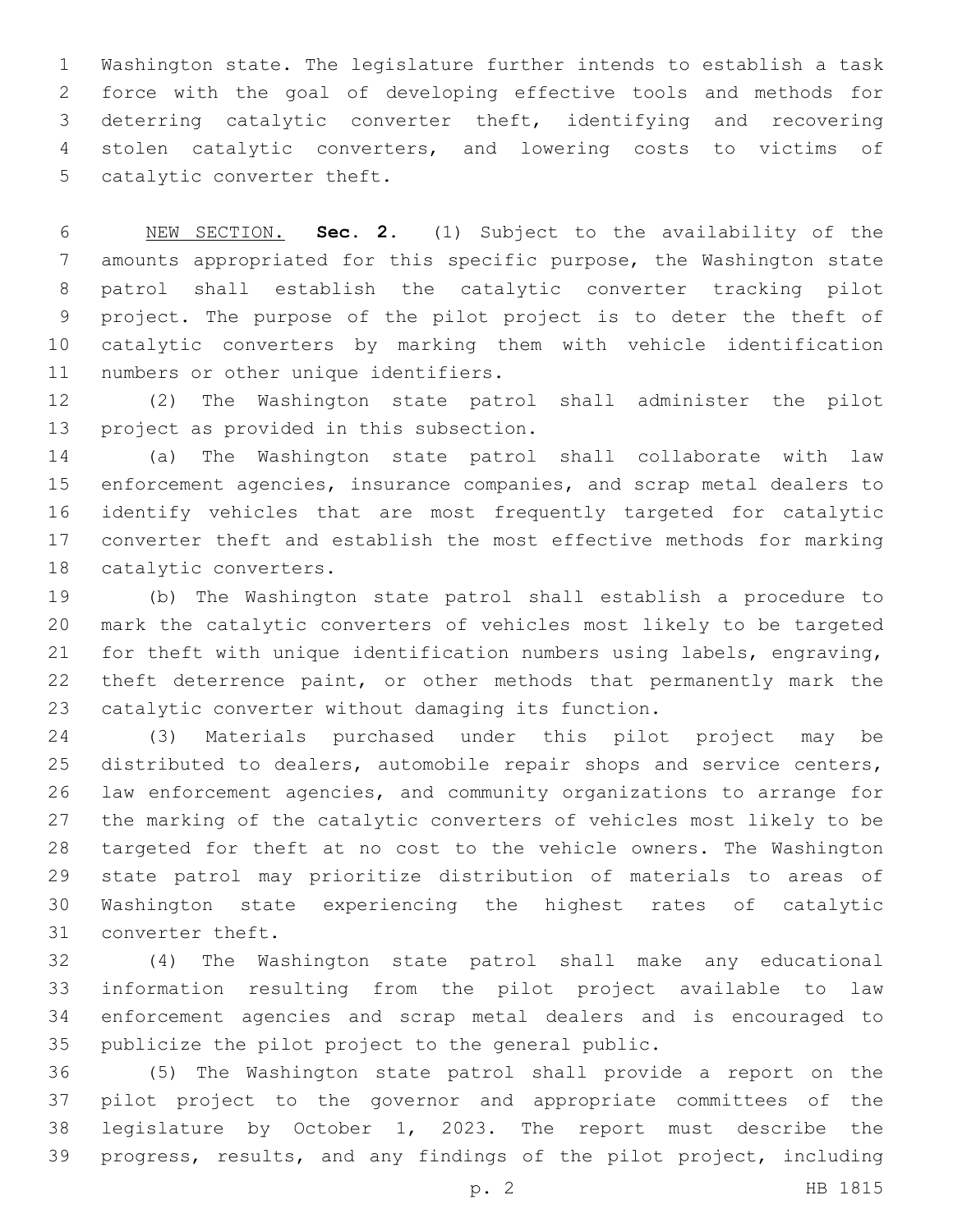the total number of catalytic converters marked under the pilot project, and, to the extent known, whether any catalytic converters marked under the pilot project were stolen and the outcome of any criminal investigation into the thefts.4

5 (6) This section expires November 1, 2023.

 NEW SECTION. **Sec. 3.** (1) The Washington state catalytic converter theft task force is established.

 (2) The task force is comprised of members as provided in this 9 subsection.

 (a) The president of the senate shall appoint one member to the task force from each of the two largest caucuses of the senate.

 (b) The speaker of the house of representatives shall appoint one member to the task force from each of the two largest caucuses in the 14 house of representatives.

 (c) The president of the senate and the speaker of the house of representatives jointly shall appoint the following members:

(i) One member representing the Washington state patrol;

 (ii) One member representing the Washington association of 19 sheriffs and police chiefs;

 (iii) One member representing the Washington association of 21 prosecuting attorneys;

(iv) One member representing the office of public defense;

 (v) One member representing the superior court judges' 24 association;

 (vi) One member representing the district and municipal court 26 judges' association;

 (vii) One member representing the association of Washington 28 cities;

 (viii) One member representing the office of the attorney 30 general;

 (ix) One member representing the property and casualty insurance 32 industry;

(x) One member representing the scrap metal recycling industry;

 (xi) One member representing the Washington organized retail 35 crime association; and

 (xii) Two members representing individuals with lived experience being charged with, or convicted of, organized theft.

 (3) The legislative membership shall convene the initial meeting of the task force no later than September 1, 2022.

p. 3 HB 1815